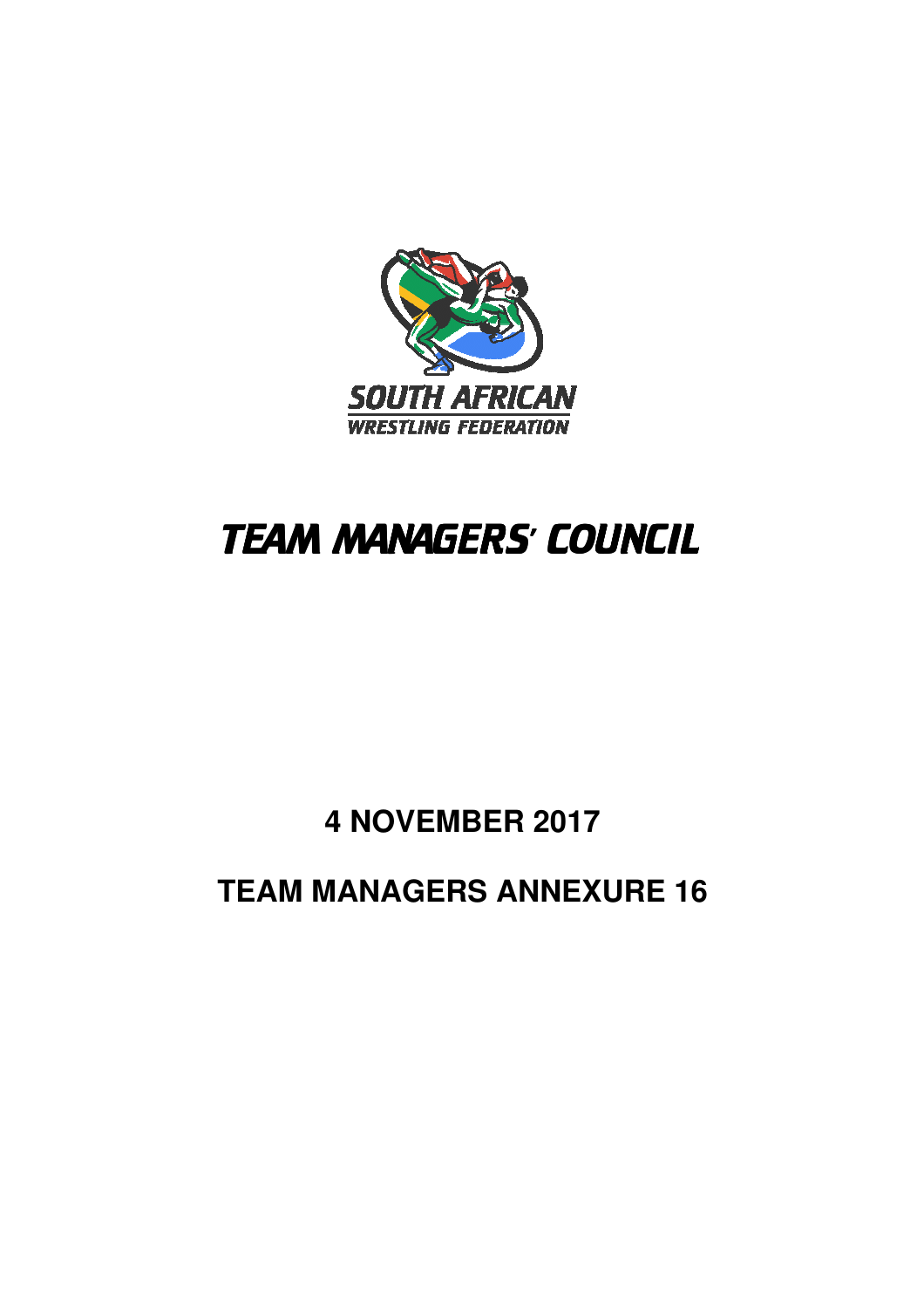# **ANNEXURE 16**

# **SAWF TEAM MANAGER'S COUNCIL RULES – 12th February 2005, 12th May 2007 & 13th September 2008, 16 February 2013, 25 January 2014, May 2015 and 4 November 2017**

#### **Article 1 NAME**

The name of the council is the SAWF Team Managers' Council

#### **Article 2 MEMBERSHIP**

Membership is open to all team managers over the age of 16 years, who are registered with their wrestling association as well as with the SAWF Team Manager's Council, at an amount which will be annually stipulated. The member shall be a South African citizen and resident in the RSA.

#### **Article 3 COMPOSITION**

As described in articles 14.4.1 to 14.4.3 of the SAWF constitution.

### **Article 4 OBJECTIVES**

As described in Article 14.4.5 of the SAWF constitution.

# **Article 5 AUTHORITY**

- 5.1. The SAWF Team Manager's Council has the authority to award the title of National Team Manager after approval from the Executive Management of the SAWF.
- 5.2. As described in article 14.4.4 of the SAWF constitution, the Team Manager's Council shall draw up its rules and working program subject to the approval of the Executive Management of the SAWF as required.
- 5.3. As described in article 6 of these rules.

# **Article 6 PERFORMANCE OF TEAM MANAGERS**

- 6.1. Any team manager wishing to qualify and perform as an SAWF team manager shall be recommended by his/her wrestling association.
- 6.2. Team managers wishing to perform at national events shall hold a Level 2 grading.
- 6.3. Team managers wishing to perform at international level shall qualify as per articles 11.4 and 11.5 of these rules.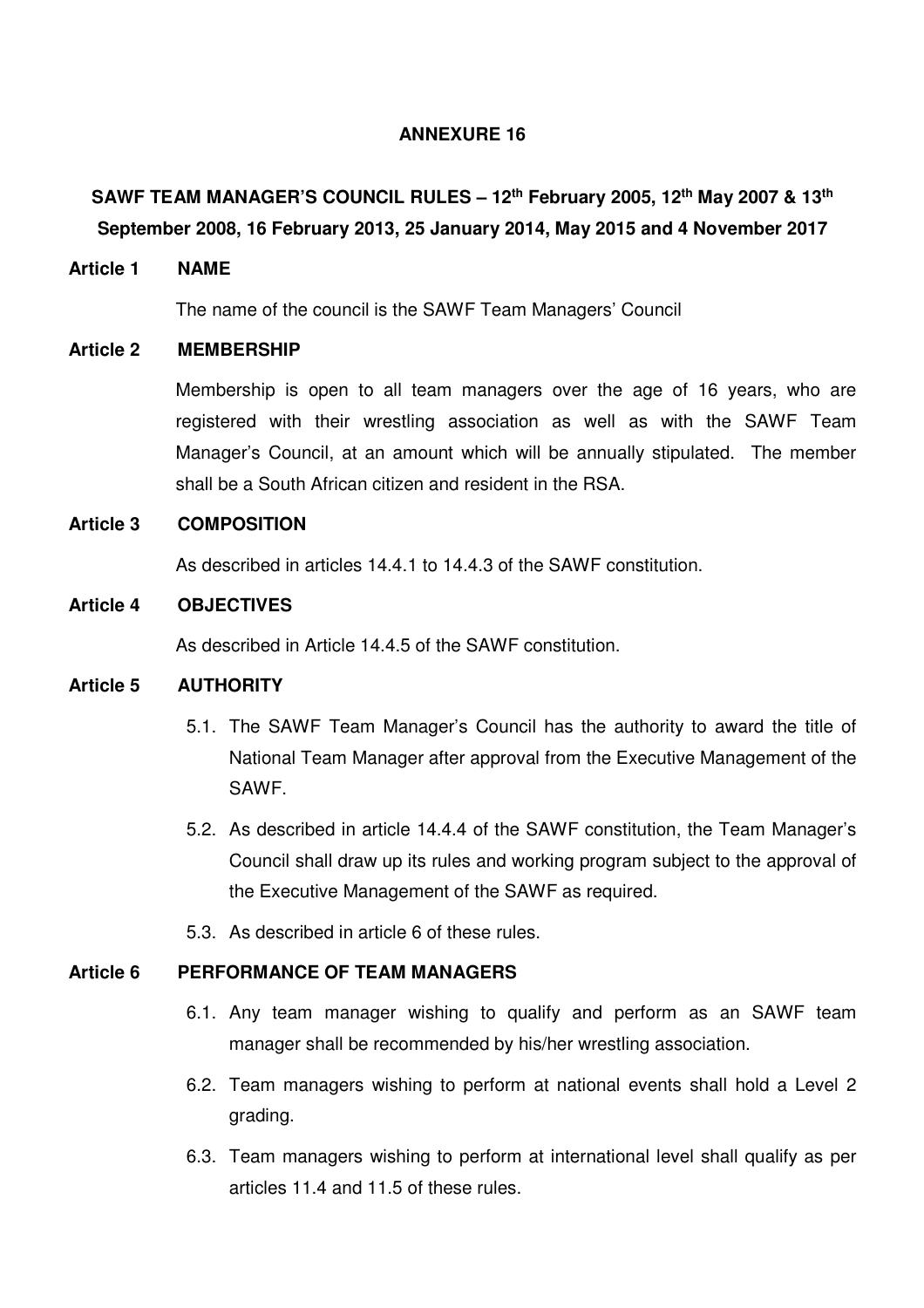# **Article 7 CONDITIONS FOR THE AWARDING OF THE TITLE "NATIONAL TEAM MANAGER"**

- 7.1. The title of national team manager may be awarded to any team manager who complies with the following requirements:
- 7.2. Level 2 2nd year and higher grading must attend a national course arranged by the SAWF National Team Manager's Council and has successfully passed the examination.
- 7.3. Team managers shall also be active during national events and be correctly attired.

# **Article 8 EXAMINATIONS**

- 8.1. The examination referred to in article 7.1.1 of these rules shall be compiled by the SAWF team managers' council.
- 8.2. A written examination during the national and provincial courses
- 8.3. Level 1 and Level 2 1st year: Examination papers will be distributed to the respective Wrestling Associations Chairpersons / Secretaries which in turn must returned the results and marked papers upon completion of examination to the Team Manager's Council.
- 8.4. Evaluation of a practical task during national /provincial events.
- 8.5. Candidates shall pay an attendance and examination fee, as determined by the SAWF Team Managers' council and approved by the executive management of the SAWF.
- 8.6. If a team manager fails to take the written exam and / or fails to submit the set task, the candidate will not be considered for upgrading and retains his / her existing grading. After the second year he/she will be downgraded one level.
- 8.7. In order for a Level 2 and higher-grade team manager to be considered for promotion to a higher grading he / she must do during at least two (2) national tournaments as well as being an active team manager within his / her wrestling association. All team managers not complying will not be considered for upgrading and will retain his / her existing grading. After the second year he/she will be downgraded one level.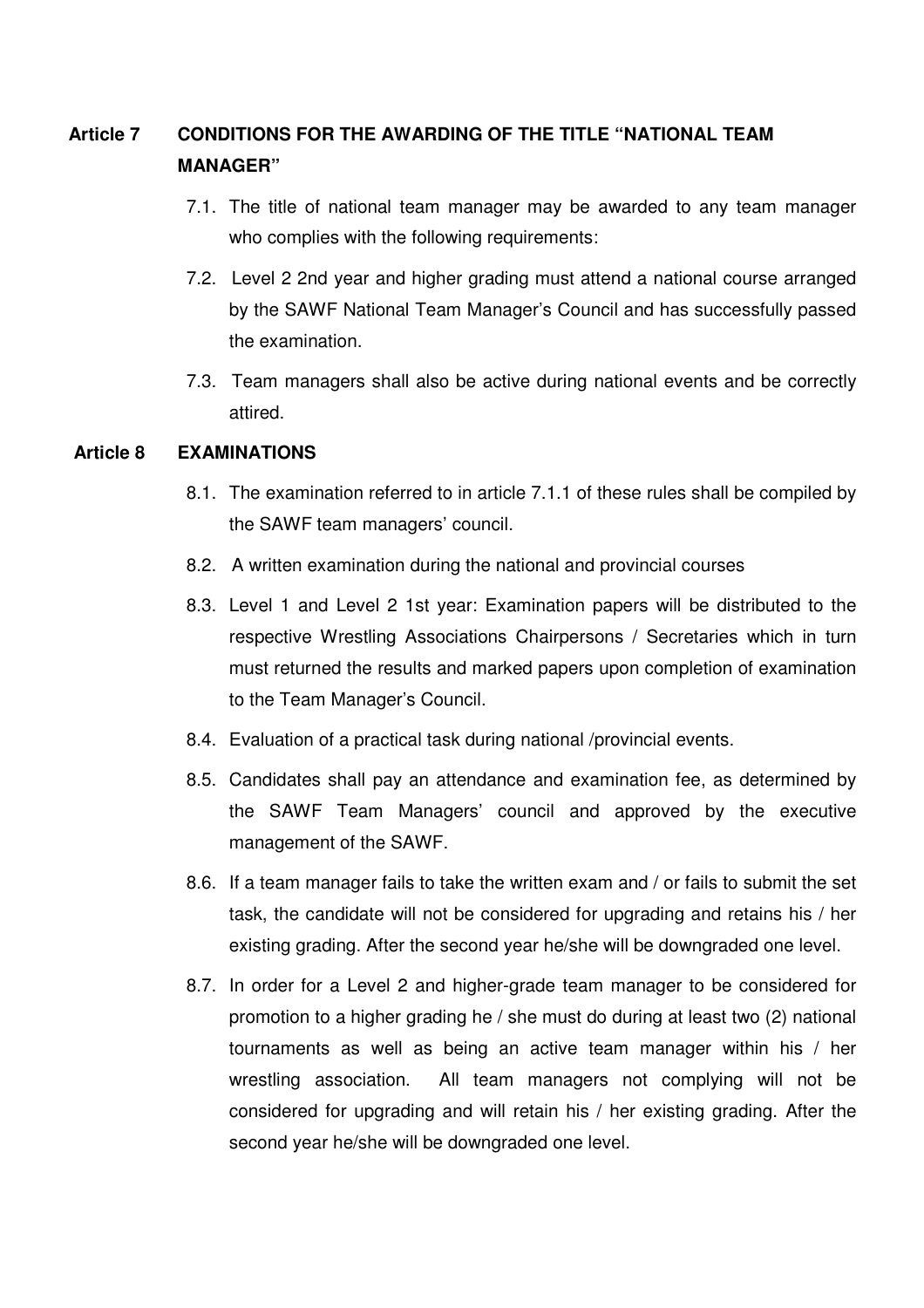8.8. All wrestling associations should inform the SAWF Team Managers' council of their course date and also submit a full report for control purposes once the course was held. Should an association require the assistance of the council to be present at the course a council member will be designated to do so.

#### **Article 9 PRACTICAL TASKS FOR TEAM MANAGERS**

The team managers' practical tasks (according to article 8.3 of these rules) during a national event are the following:

- 9.1. Collection of weigh-in cards
- 9.2. The checking thereof for correctness
- 9.3. Informing the team of the competition rules
- 9.4. Collection of programs
- 9.5. Maintaining discipline at all times; not standing around the wrestling mats; ensuring that non-participating coaches and wrestlers from his/her wrestling association are kept out of the wrestling area
- 9.6. Team managers may also not shout their support from the mats
- 9.7. Attending to all financial obligations pertaining to entry and program fees
- 9.8. Having errors corrected on programmes
- 9.9. Ensuring that the required withdrawal documentation is handed in at admin immediately when an injured wrestler is withdrawn from the tournament.
- 9.10. Collection of all certificates, letters for the awarding of SA color's, Coaches medals and tournament results at the end of a national event
- 9.11. Ensuring that team members always treat each other and others with respect and have a positive attitude towards the sport, their team and their competitors.
- 9.12. Submission of Team Managers Report to the Team Managers Council within 2 weeks after the Tournament.

# **Article 10 GRADING**

After the candidate has attended the courses and passed the examination and practical tests as described in article 8 of these rules, the title of national team manager may be awarded in the following categories: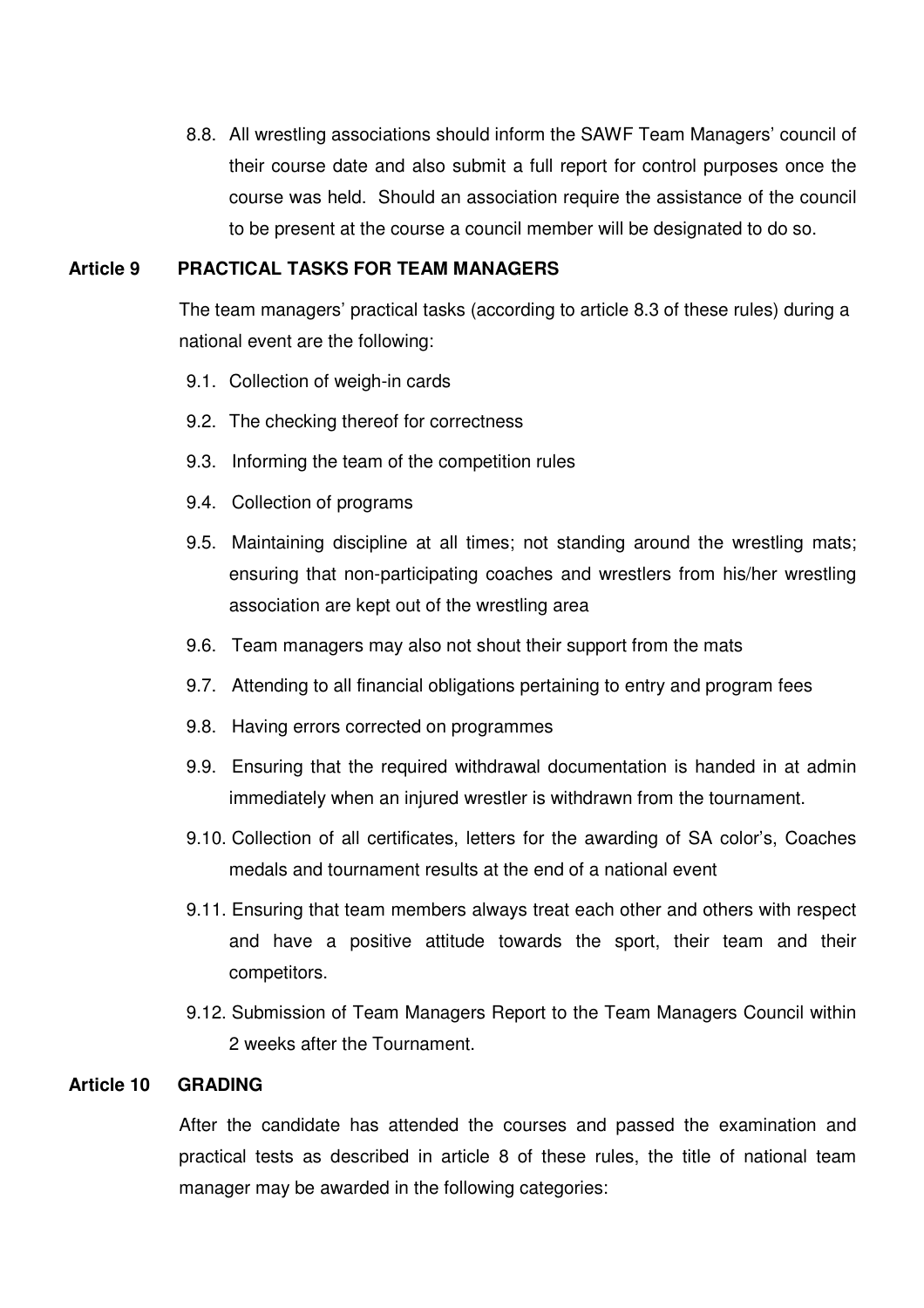10.1. LEVEL ONE (1)

This is the entry level for team managers at wrestling association level

10.2. LEVEL TWO (2)

Provincially-graded team managers from level 1 to level 2 1<sup>st</sup> year, from level 2 1<sup>st</sup> year to level 2  $2<sup>nd</sup>$  year (wrestling associations do the grading themselves)

10.3. LEVEL THREE (3)

SAWFTMC grading

10.4. LEVEL FOUR (4) : SAWFTMC grading and

South African team manager's colours

10.5. LEVEL FIVE (5)

SAWFTMC grading

10.6. International Colors

Team manager's color's may also be awarded to team managers during international events, provided they have successfully completed the National Team Managers' course, are registered and complied with article 11

# **Article 11 PROCEDURES**

The wrestling associations may nominate a team manager for grading as prescribed.

Team managers may only receive one grading per annum.

In order to act as a team manager and to qualify for a higher grading as a team manager he/she will register with his/her wrestling association and the SAWF Team Managers Council.

In order to be upgraded, a team manager must comply with the following:

- 11.1. LEVEL ONE (1) this level takes one year
	- 11.1.1. To qualify for this rating, the team manager to register at his / her wrestling association and SAWF Team Manager's Council
	- 11.1.2. At all times, be active in the province / club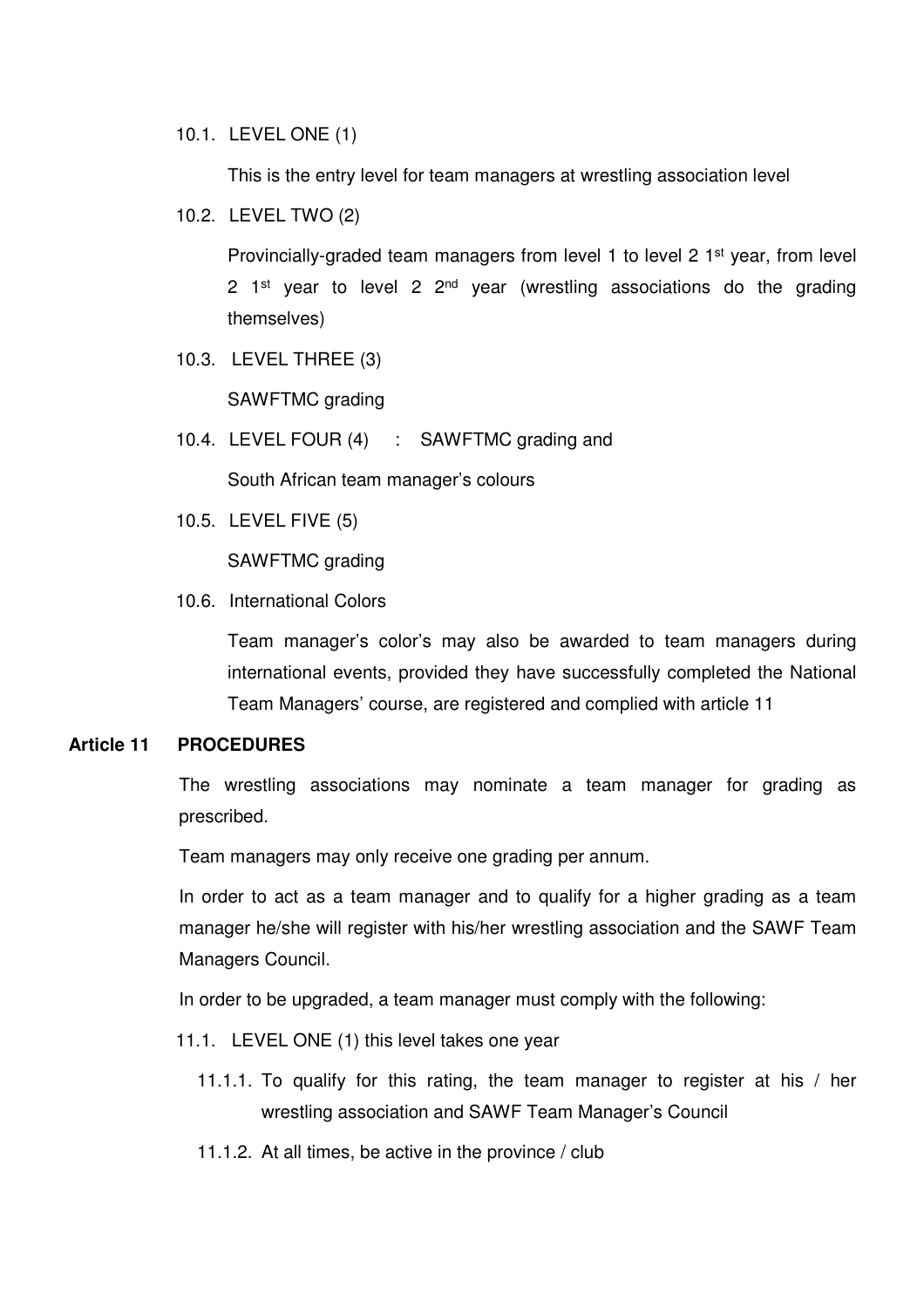- 11.1.3. Rules of the Province regarding Team Managers requirements.
- 11.1.4. Do the following provincial courses to be eligible for upgrading to Level
- 11.1.5. Provincial Admin and Team manager course and write a team managers exam (Team Managers exam 70%)

If no team manager's courses were attended and the team manager has not been active in the province, the rating for the next year remains the same (level 1)

- 11.2. LEVEL TWO (2) this level takes two years
	- 11.2.1. In order to upgrade from Level 1 to Level  $2 1$ <sup>st</sup> year a Team Manager should:
	- 11.2.2. Be at all times active in the Province / Club and comply with the rules of his/her Wrestling Association regarding Team Managers requirements.
	- 11.2.3. Provincial Team Manager and Admin course and write a team managers exam (Team Managers exam 75%) for upgrading from level 2 - 1st year to level 2 - 2nd year.
- 11.3. LEVEL TWO (2) 2<sup>nd</sup> year

In order to upgrade from Level  $2 - 2^{nd}$  year to Level 3, a Team Manager should:

- 11.3.1. Be at all times active in the Province / Club and comply with the rules of his/her Wrestling Association regarding Team Managers requirements.
- 11.3.2. SA Team Manager course and write exams (Team Managers exam 75%) for upgrading
- 11.3.3. SA Admin Course (no exam)

These team managers may be used by their wrestling unions at national events.

- 11.4. LEVEL THREE (3) this level takes one year
	- 11.4.1. In order to upgrade from Level 3 to a Level 4 a Team Manager should: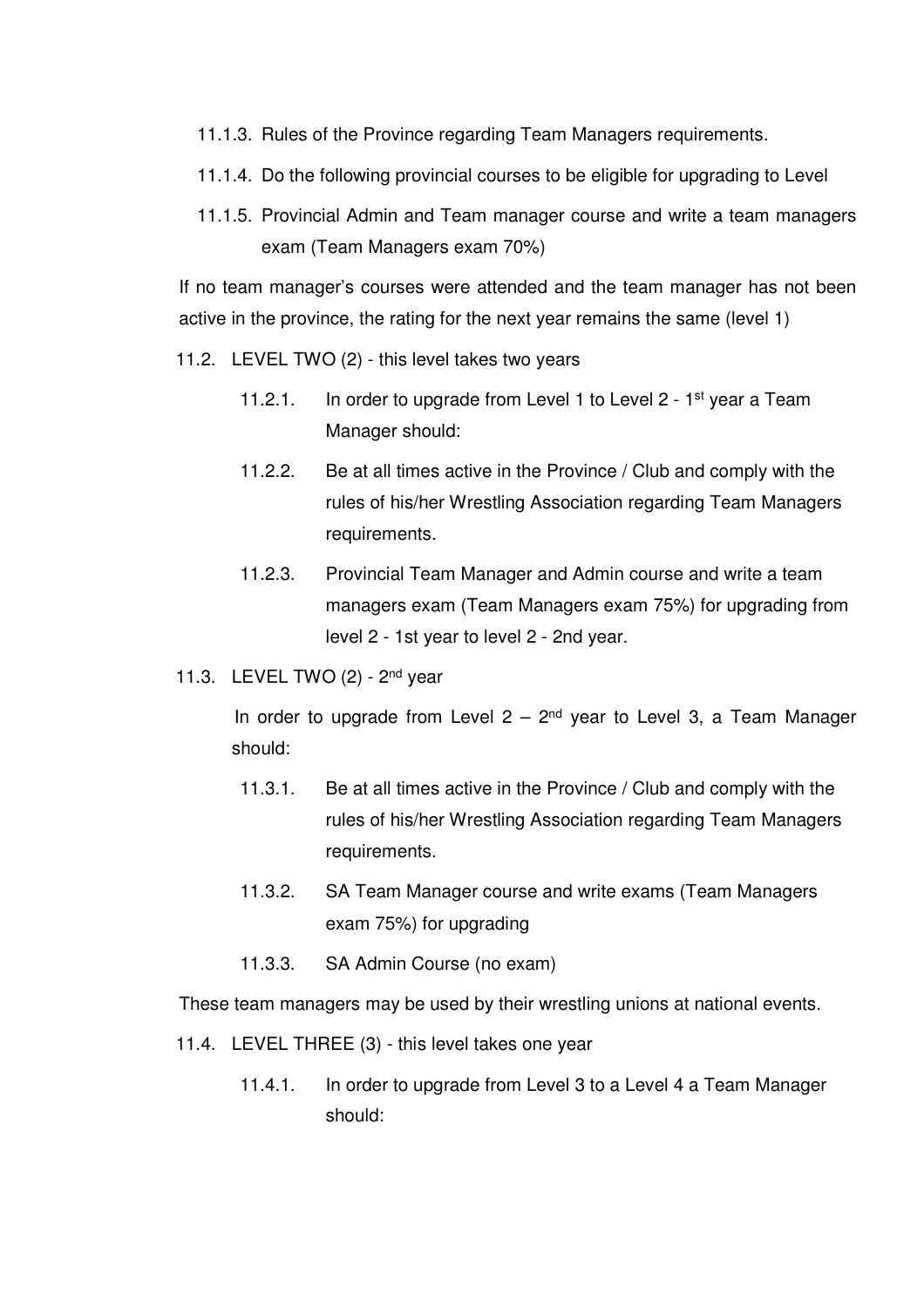- 11.4.2. Be at all times active in the Province / Club and comply with the rules of his/her Wrestling Association regarding Team Managers requirements.
- 11.4.3. SA Team Manager course and write exams (Team Managers exam 80%) for upgrading.
- 11.4.4. SA Admin Course (no exam)

These team managers may do duty at national level for their wrestling associations. The wrestling association's head team manager may be chosen from this group.

11.5. LEVEL FOUR (4) - this level takes two years

- 11.5.1. Active in the Province / National Events
- 11.5.2. Rules of the Province regarding Team Managers requirements
- 11.5.3. Must attend the following course and examination as prescribed
- 11.5.4. SA National Team Managers Course and write exams (Team Managers exam  $1^{st}$  year 85% and  $2^{nd}$  year 85%)
- 11.5.5. SAWF Administration Course (no exam)
- 11.5.6. Before this member will be considered for grading to next level (5) he/she must accompany a National team as Team Manager.

If courses were not attended and no exams written, or if the team manager fails the exams the grading for next year remains the same. After the second year the team manager will be downgraded one level.

These team managers may be nominated to cadet and junior teams.

11.6. LEVEL FIVE (5)

- 11.6.1. Active in the Province / National Events
- 11.6.2. Rules of the Province regarding Team Managers requirements
- 11.6.3. Must attend the following course as prescribed
- 11.6.4. SA National Team Managers Course and do a presentation at the course (Team Managers exam 90%)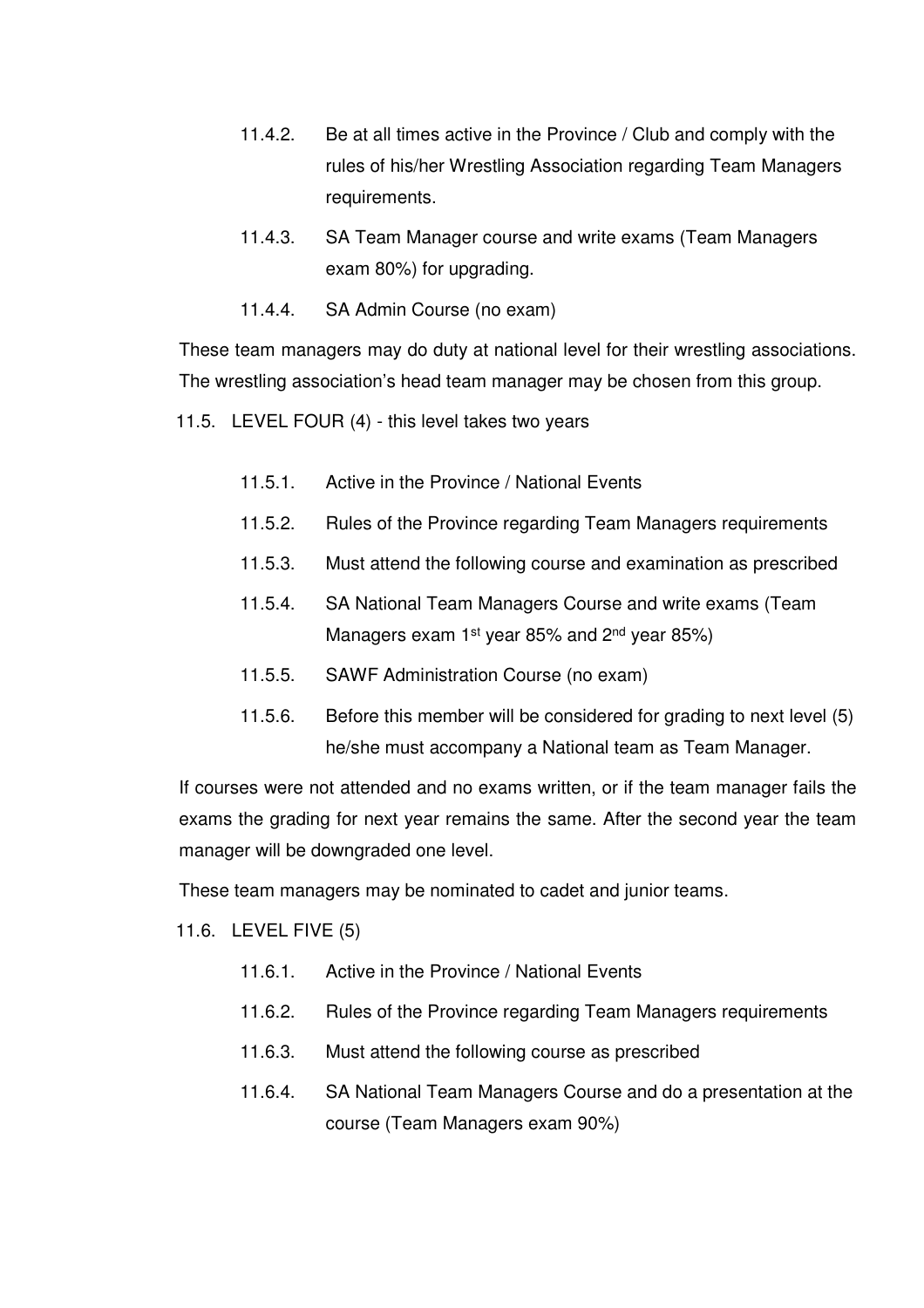- 11.6.5. These team managers must write the examination and pass it (90%) if he she fails to pass the first year he/ she will get a second change the second year. If he/se fails again he/she will be downgraded one level
- 11.6.6. Team managers Councilor must be present at the course
- 11.6.7. SAWF Administration Course (no exam)

It is the team manager's responsibility to request to do a presentation and be tested at the course, in writing through their association at least 30 days prior to the course.

These team managers may be nominated for international senior teams participating in the world championships, All Africa Championships and Intercontinental Championships. They must have already accompanied a national team with the cadets/junior teams or when no other team manager is available.

- 11.7. A Team Manager must be registered and active for at least three years before any SA Grading will be given
- 11.8. A team manager only receives the grading achieved at the beginning of the year following the one during which he/she passed the examination except for Level One
- 11.9. A team manager who has not attended the prescribed courses and did not write the exams cannot be upgraded.
- 11.10. For grading purposes, a record of all participation must be handed in at least 14 days before the close of the SAWF's year, with the recommendation of the Level 1 and Level 2 Team Managers from their respective wrestling federation's. It is the duty of the respective Wrestling Federation's Team Managers Committee's or Admin Committee's to hand over the information required.
- 11.11. In order to be eligible for participation at a SAWF National event a Team Manager should have attended a SAWFTMC training course the previous year and passed the exams.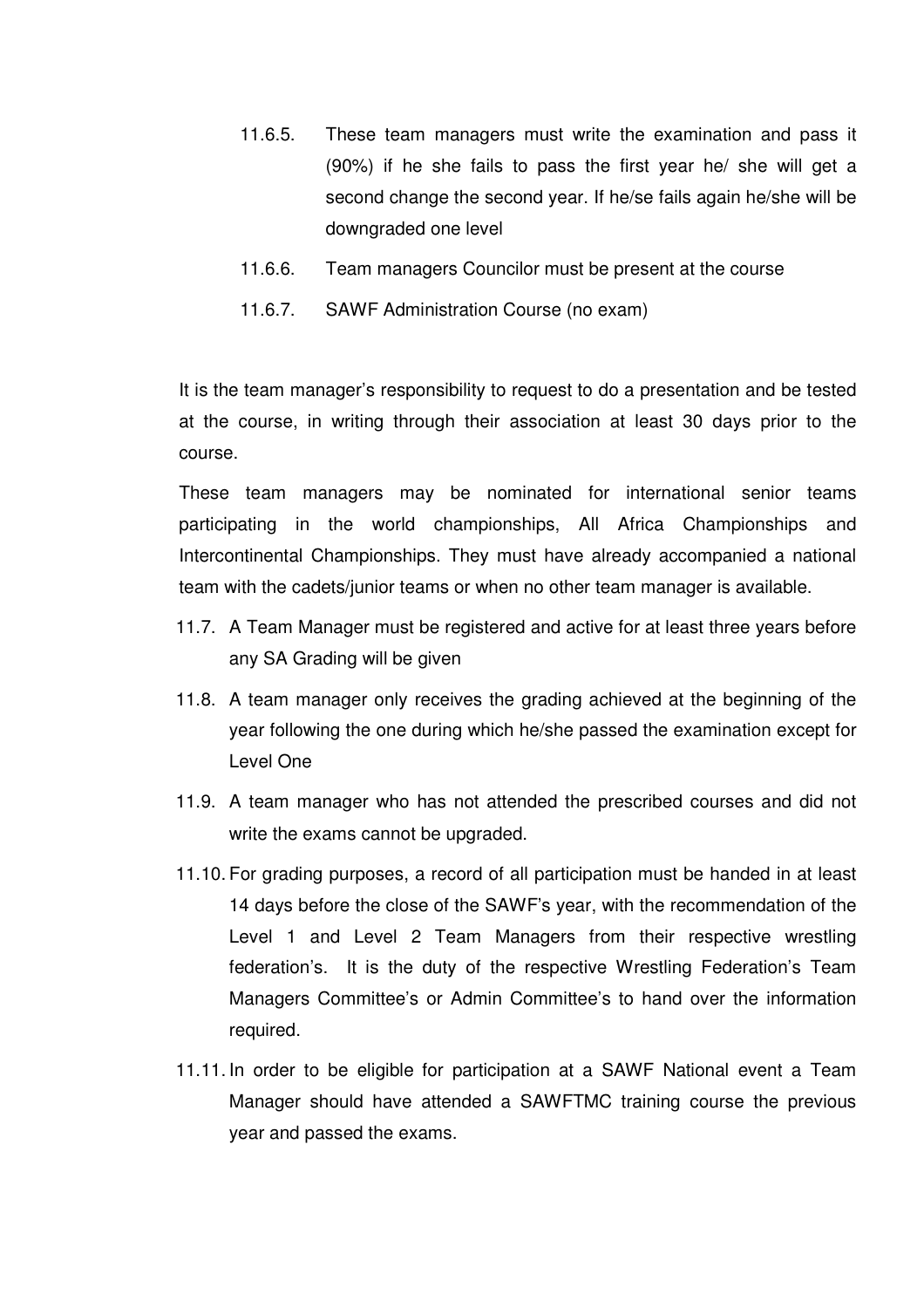- 11.12. After four years at level 5, an "exceptional" award may be awarded to team managers by the SAWF team manager's council, after approval by the executive management of the SAWF. This is not a grading, but an award for work done to the Team Managers Council.
- 11.13. A team manager who serves actively for four years on the SAWF team manager's council and possesses a level 5 grading, may be awarded an "exceptional" award, after approval by the executive management of the SAWF.
- 11.14. After four years as "exceptional" the SAWF team manager's council may award an honorary award, after approval by the executive management of the SAWF. This is not a grading, but an award for service as a team manager.
- 11.15. A team manager who serves actively for four years on the SAWF team manager's council and possesses an "exceptional" award, may be awarded as a "honorary" Team Manager, after approval by the executive management of the SAWF.
- 11.16. In order to be nominated as a SAWF Team Managers Council member, the nominated Team Manager must have at least a Level (5) Grading. A team manager will not be upgraded if;
	- 11.16.1. He or she is not registered.
	- 11.16.2. He or she fails his or her provincial or SAWF Team Managers examination.
	- 11.16.3. At the time of reporting, the Association reports that the Team Manager was not active within the Association.
- 11.17. A Team Manager will be downgraded one level if:
	- 11.17.1. He or she was not registered as a Team Manager at Association and SAWF level. One level for every non-registered year.
	- 11.17.2. In the case of a Team Manager with the grading of Level 2(2) and higher, will be downgraded if her or she did not attend one of the SAWF Team Managers courses. If Team Manager cannot attend one of the SAWF Team Managers courses written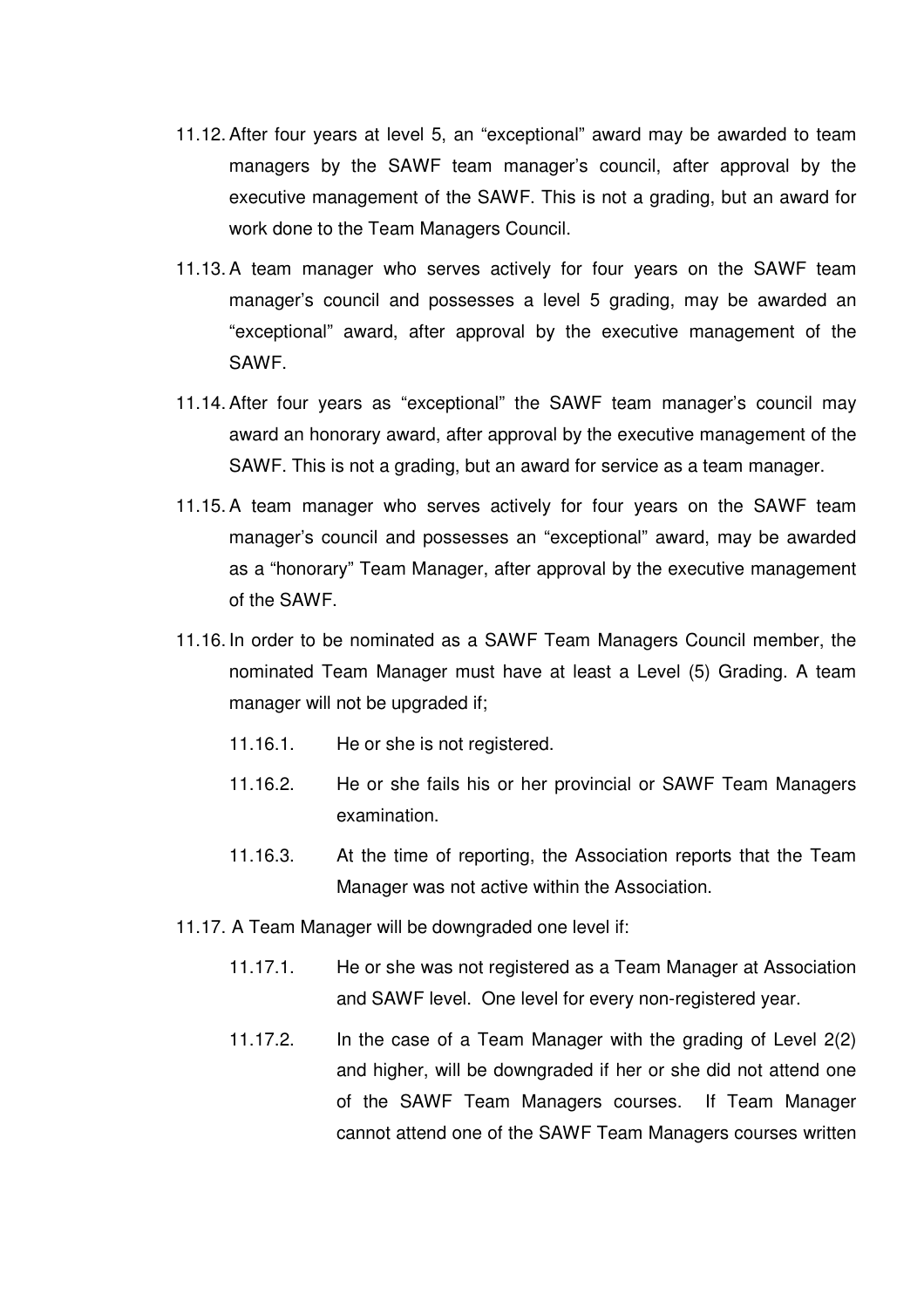notification with reasons must be submitted to the SAWF Team Managers Council for consideration and recommendation.

11.17.3. A award of Exceptional and Honoree Team Manager is a SAWF award and the grading/title will not be downgraded. In such a case the Team Manager will write an exam and will present a presentation on Team Managers issues during the SAWF Team Managers course, before the award will be confirmed. If he/she do not adhere to the above he/she will be downgraded after the second year.

#### **Article 12 REGISTRATION OF TEAM MANAGERS**

- 12.1. Team managers shall register annually, as required by the SAWF, at a fee approved of by the executive management of SAWF. In order for a Team Manager to attend the National Team Managers Course he/she must already be registered in the current year of the course.
- 12.2. The secretary of the SAWF Team Manager's Council will handle the registrations.
- 12.3. Any person that want to act as a Team Manager should be registered and will not be allowed to perform any such duty if unregistered.

## **Article 13 DOING DUTY AT NATIONAL EVENTS**

- 13.1. Team managers, who serve at National Tournaments, names must be supplied to the Secretary-General of SAWF and the SAWF Team Manager Council Chairperson and Secretary when the entries close. All changes after this date must also be submitted to both parties in writing. If the person's name is not supplied, the team manager will not be allowed to perform duties at events.
- 13.2. The Associations Chief Team Manager should be clearly designated as the person who obtains the weigh in tickets and sign for them. If the Chief Team Manager will be absent at the event or part thereof, his Association should appoint another team manager who serves during the tournament to perform her/his tasks. This appointment should be sent to the Chairperson and Secretary of the SAWF Team Manager's Council.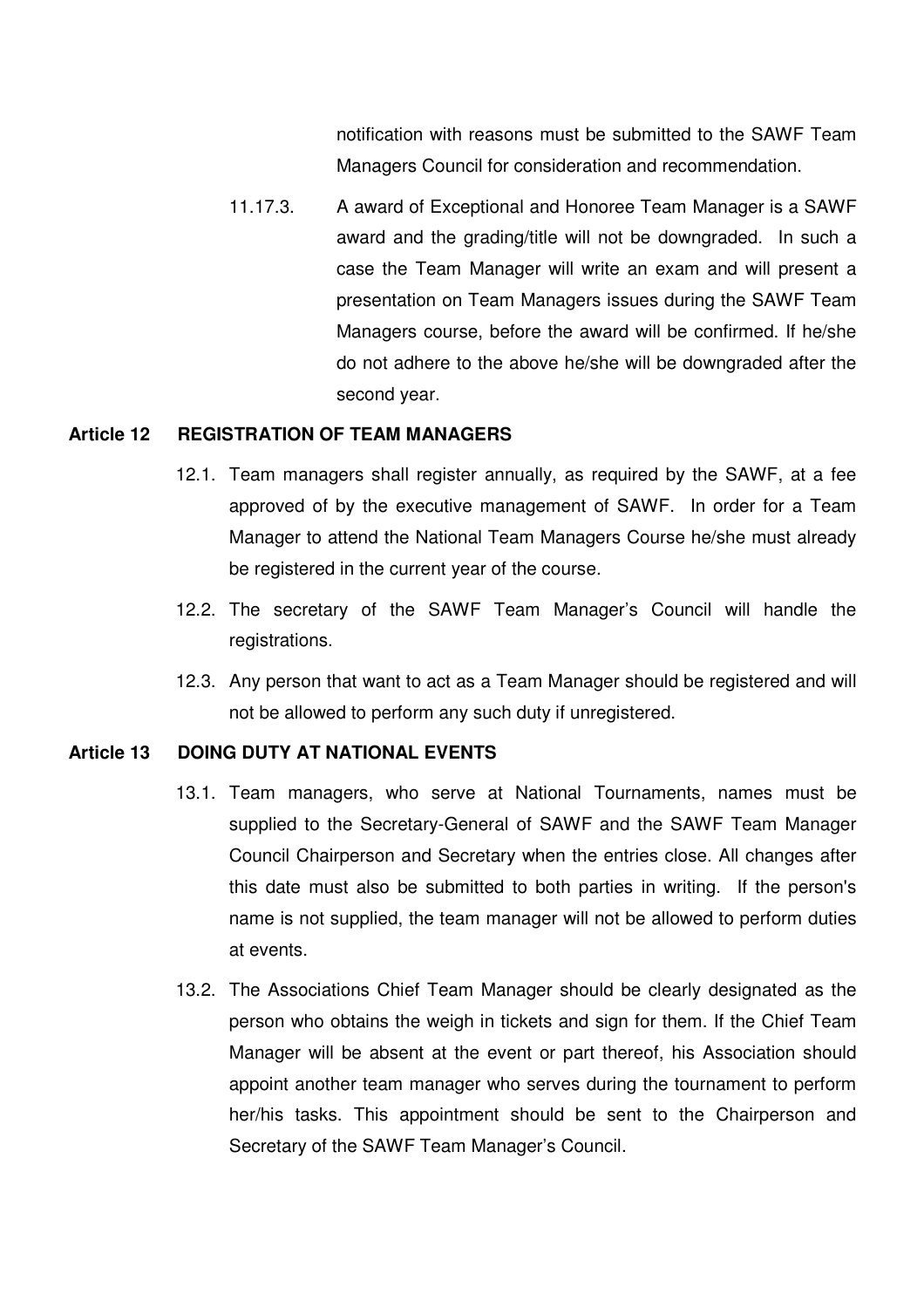- 13.3. Team managers doing duty at national level shall be dressed in accordance with their official wrestling association dress code - colors (jacket, shirt, tie, pants or neat skirt / dress)
- 13.4. South African or International jacket is allowed.
- 13.5. If the Team Manager has a National or Provincial Tracksuit, he / she may wear it as well with tekkies and a golf shirt. No other tracksuits will be accepted.
- 13.6. If team managers do not have any of the above, a neat black or navy-blue pants / skirt with a white or black or navy-blue shirt or blouse. Women can wear ¾ pants or dress in above colours.
- 13.7. No team manager will be allowed during a National tournament to do duty with tekkies, slops, short pants, jeans and T-Shirts.
- 13.8. Team Manager's report should be submitted to the SAWFTMC within 2 weeks after the Provincial and SA Tournament on the standard form which will be provided by the Team Manager's Council Secretary
- 13.9. The code of conduct as contained in the applicable annexure to the constitution of the SAWF shall at all times be applicable to team managers during national events.
- 13.10. No Level 1 Team manager will do any duties on National Tournaments/Events
- 13.11. No team manager will be allowed to act as team manager and coach / official or admin official at a National Tournament. Each Provincial Management must make sure to have a Team manager even if there is only 1 wrestler in the team
- 13.12. Team managers may not leave the tournament until all the wrestlers he/she is responsible for have finished wrestling for the day and have received their medals or certificates.
- 13.13. Only the Head Team Manager at National Tournaments will be allowed to obtain two (2) programmes per mat to hand over to the appropriate team manager and coach. No other team manager, coach, wrestler or any of the public will be allowed to obtain a programme.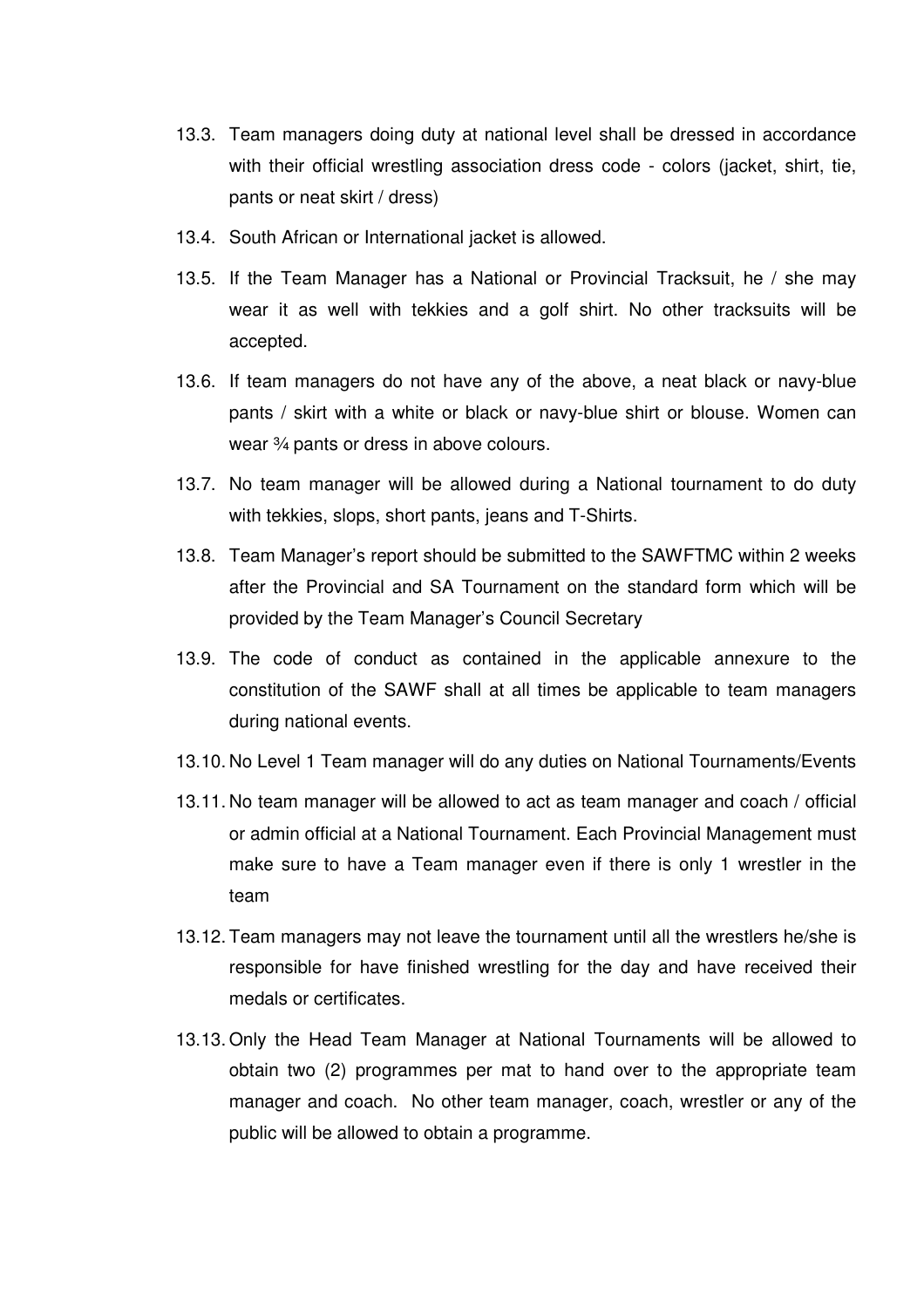- 13.14. Only the Chief Team Manager of a Club (Provincial, medal tournaments) or Province (National tournaments) may make enquiries at Admin and do weighin changes. Coaches, wrestlers and parents will not be allowed to do enquiries and changes.
- 13.15. Team managers should ensure they sign the attendance register. For national Tournaments the register will be supplied by the SAWF Team Managers Council and for all other events the Organiser of the Tournament will have the attendance register that he/she will send through to the SAWF Team Managers Council after the Tournament.

# **Article 14 DUTY SHEET OF TEAM MANAGERS FOR NATIONAL & INTERNATIONAL EVENTS**

With this duty sheet as a directive there can be no excuse for a Team Manager not to function correctly. A Team Manager shall undertake to fulfill the under mentioned tasks. Should a Team Manager fail to fulfill the duties, the appropriate action, according to the SAWF's Code of Conduct, Article 7.6, shall be taken against the Team Manager.

# 14.1. COMMUNICATION

Once a person has been advised that he/she has been appointed as an SAWF Team Manager, there are essential steps to be followed in order to be successful as Team Manager.

The following persons shall be communicated with by the Team Manager in order to obtain the correct information so that this may be communicated clearly to the wrestling association/s, wrestlers and parents:

14.1.1. The Secretary-General of the SAWF:

He/she has the correct information regarding the tournament in which the team will participate (insofar as the rules, regulations, etc. are concerned). He/she also has the list of the names of the team which has been approved.

14.1.2. The Treasurer of the SAWF: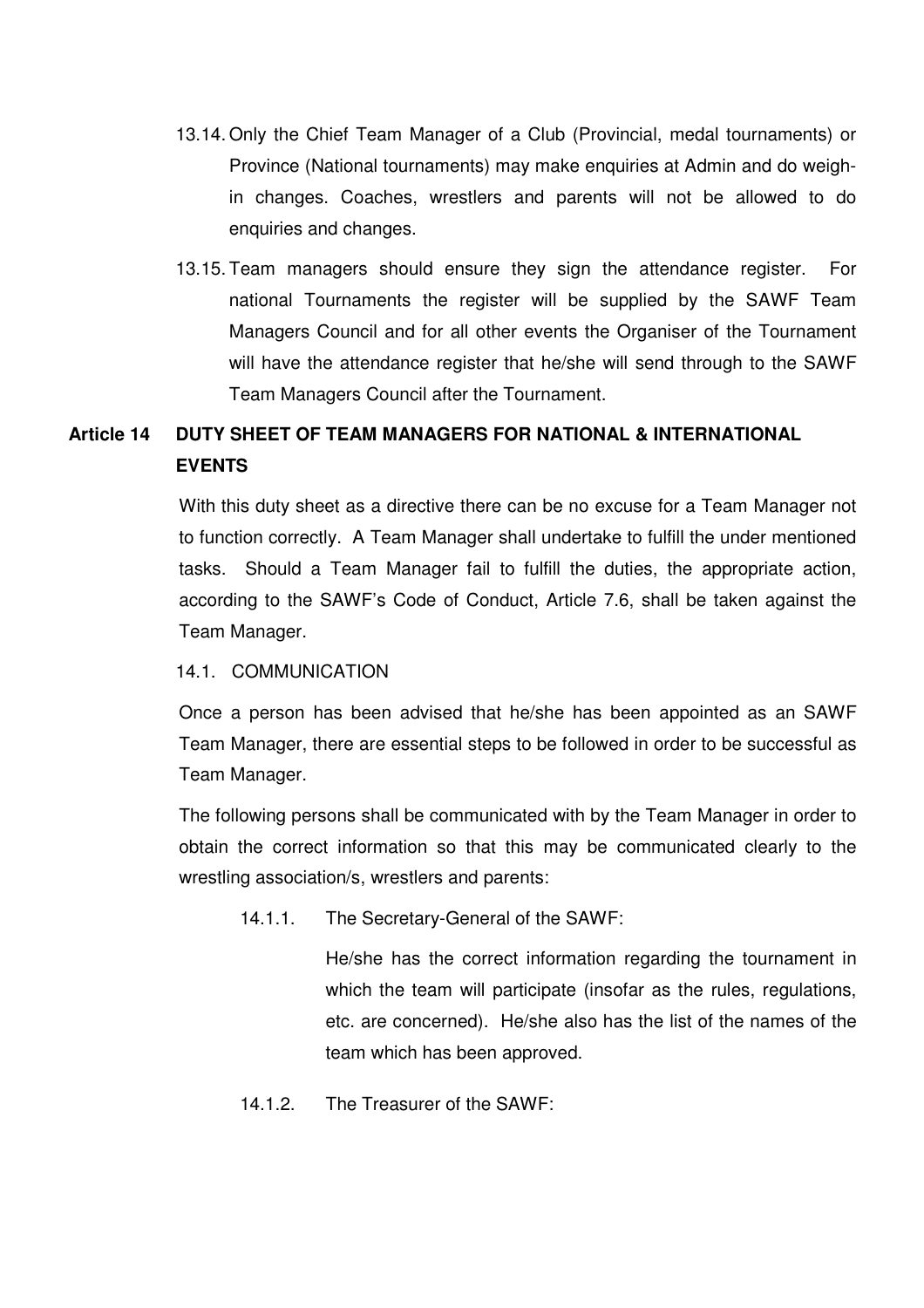He/she controls the budget for the costs involved for the tournament. He/she can be of assistance with the effecting of any payments to be made, plane tickets, etc.

#### 14.1.3. The SAWF Medical Council

The Team Manager liaises with the Chairman of the Medical Council to make arrangements regarding:

- a. The medical examination which the team must undergo.
- b. The date, time and venue are most important
- c. The required medical exemption forms which will be used for any prohibited substances, such as asthma pumps, etc.
- d. What information the Medical Council requires pertaining to the team – for example, use of malaria pills, dental health, etc.

#### 14.1.4. The Secretary-General of the Wrestling Association

In order to lighten the load of the Team Manager, he/she should liaise with the particular wrestling association's Secretary-General to obtain information or to convey information to a wrestler. Should the Secretary-General of the wrestling association not support the Team Manager by obtaining or conveying information, the Team Manager may liaise directly with a wrestler to ensure that every wrestler receives the correct information.

### 14.2. Withdrawal of a Wrestler from Team

- 14.2.1. In the event of the withdrawal of a wrestler from a team due to illness or an injury, it shall be officially affected through his/her wrestling association, by means of a written notice on the official letterhead of that particular wrestling association with the doctor's sick note. An official report from the team manager and coach must be handed in at the Sec. Genl.
- 14.2.2. If a wrestler has to be withdrawn due to undisciplined behaviour or withholding of monies, an official report from the team manager and the coach must be submitted to the SAWF Secretary General. It must firstly be approved by the SAWF Executive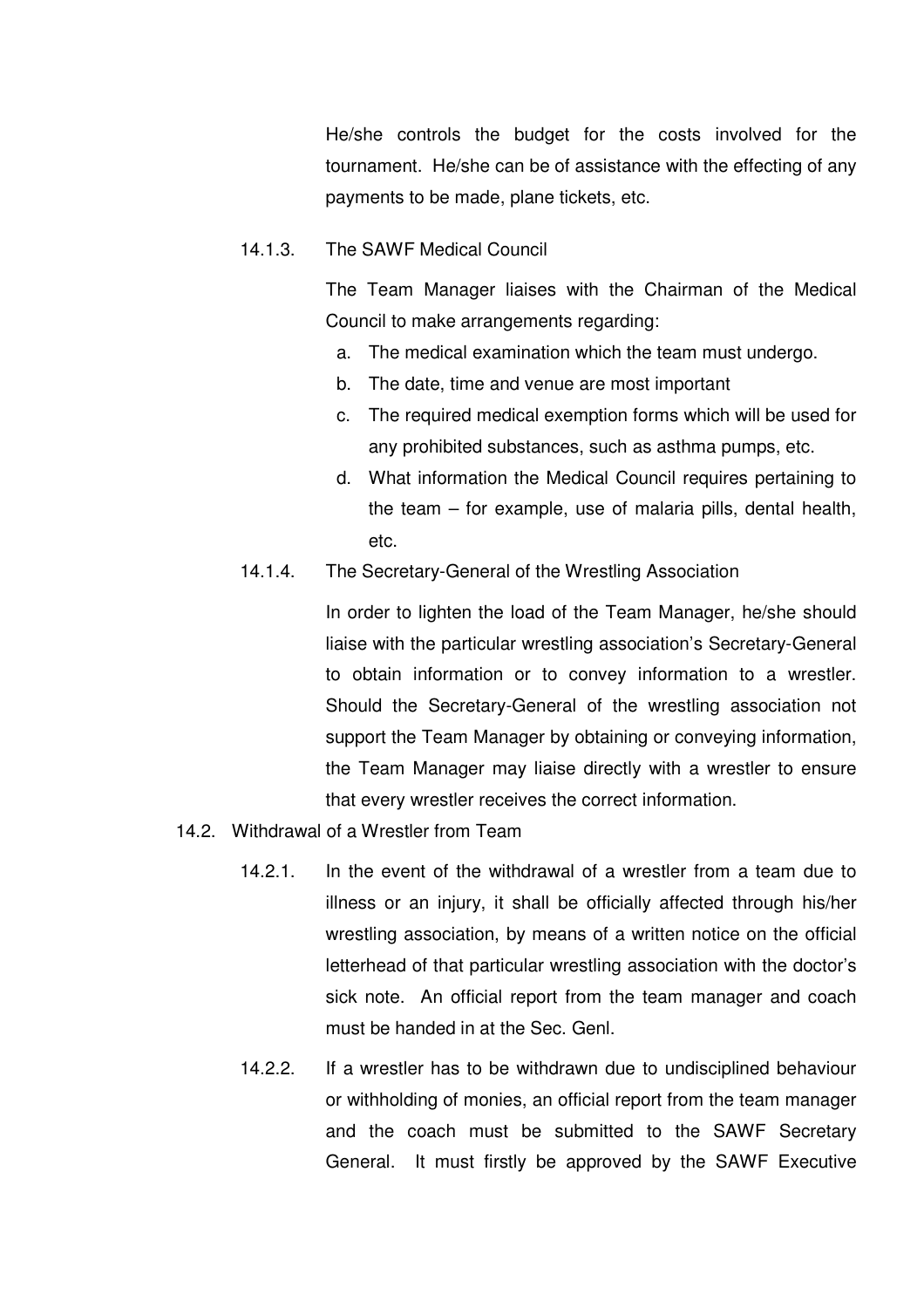Management and thereafter the team manager and coach will be informed. The particular wrestling association will then officially be informed of the outcome by the Team Manager.

- 14.2.3. If a wrestler withdraws from the competition for any reason other than illness or injury, or if the wrestle did not make weight and cannot wrestle during the tournament, the wrestler will be held responsible for any costs.
- 14.2.4. Furthermore, the Team Manager is responsible to:
- 14.2.5. Be in possession of the names of the team members, coaches and officials.
- 14.2.6. Receive the passports of the team members and ensure that everything is in order
- 14.2.7. Obtain all the necessary visas, where required.
- 14.2.8. Gather information on the host country and relay this to the wrestlers and parents.
- 14.2.9. Provide information regarding the tournament.
- 14.2.10. Advise departure and return times.
- 14.2.11. Ensure that the wrestlers United World Wrestling licenses are in order.
- 14.2.12. Ascertain whether it is an upgrading tournament for officials;
- 14.2.13. Where the Team Manager lives far away from where the team practice (for instance: Cape Town vs Gauteng) it should be arranged with the coach to keep the Team Manager informed of the team's progress, with a view to a visit by the Team Manager. The coach can also be of assistance with any further arrangements – for example, plane tickets, visas, etc.
- 14.2.14. Submit a complete report in English within 21 (twenty-one) days after the return of the team. The information contained in the report shall include, inter alia, details regarding pre-departure; progress during the tournaments; financial statements;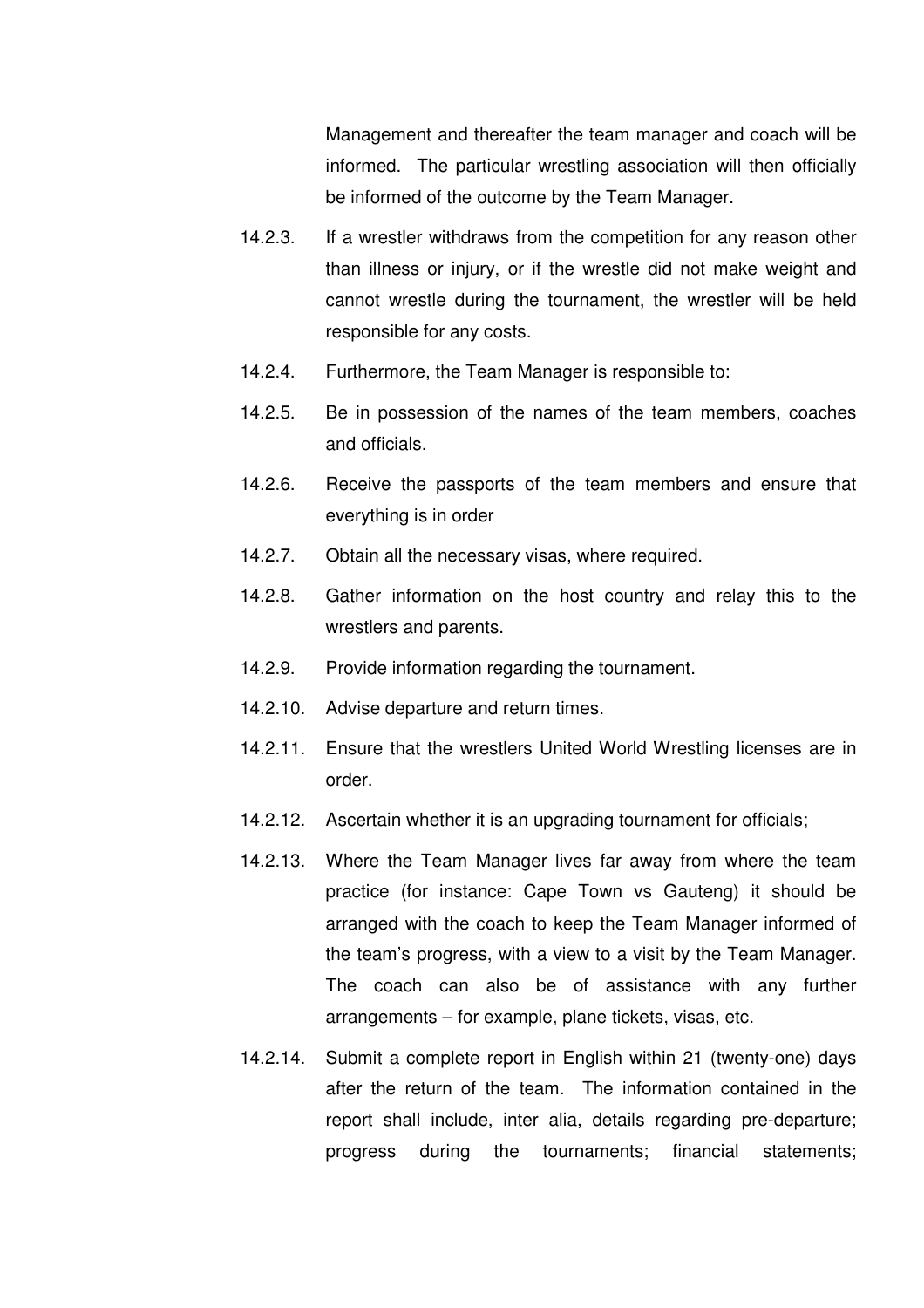recommendations and acknowledgements, with photos as recommended by SAWF.

14.2.15. Daily communication with SAWF Executive Management as stipulated

#### **Article 15 DUTIES OF THE SAWF TEAM MANAGERS' COUNCIL MEMBERS**

- 15.1. Council members are responsible for the weighing-in locality, from the medical examination to the scales – in other words, for the overall discipline in the weighing-in area.
- 15.2. Council members man the information and enquiries table. The association hosting the event must supply at least two (2) Level 2 or higher graded team managers to do duty with the council member in control.
- 15.3. Council members, together with the coaches' council members, keep the central wrestling area free of a crowd of wrestlers, team managers, coaches and parents;
- 15.4. Organize a program area for the team managers program;
- 15.5. Assist the doping officials to bring in the wrestlers for the testing of prohibited substances.
- 15.6. Council members are responsible to shortlist applications for International events and to make recommendations to the SAWF Executive Management for approval.

# **Article 16 SELECTION OF TEAM MANAGERS FOR INTERNATIONAL EVENTS**

- 16.1. With reference to Article 10.2, 11.4.3, 11.5.1.3 and 15.6 the following process and criteria must be followed to identify team managers for International events:
	- 16.1.1. The Team Managers Council advertises the International events via the Association to the Team Managers, with a closing date.
	- 16.1.2. Team Managers apply for specific International event/events via the Team Managers' Association.
	- 16.1.3. Together with the application a CV must be attached.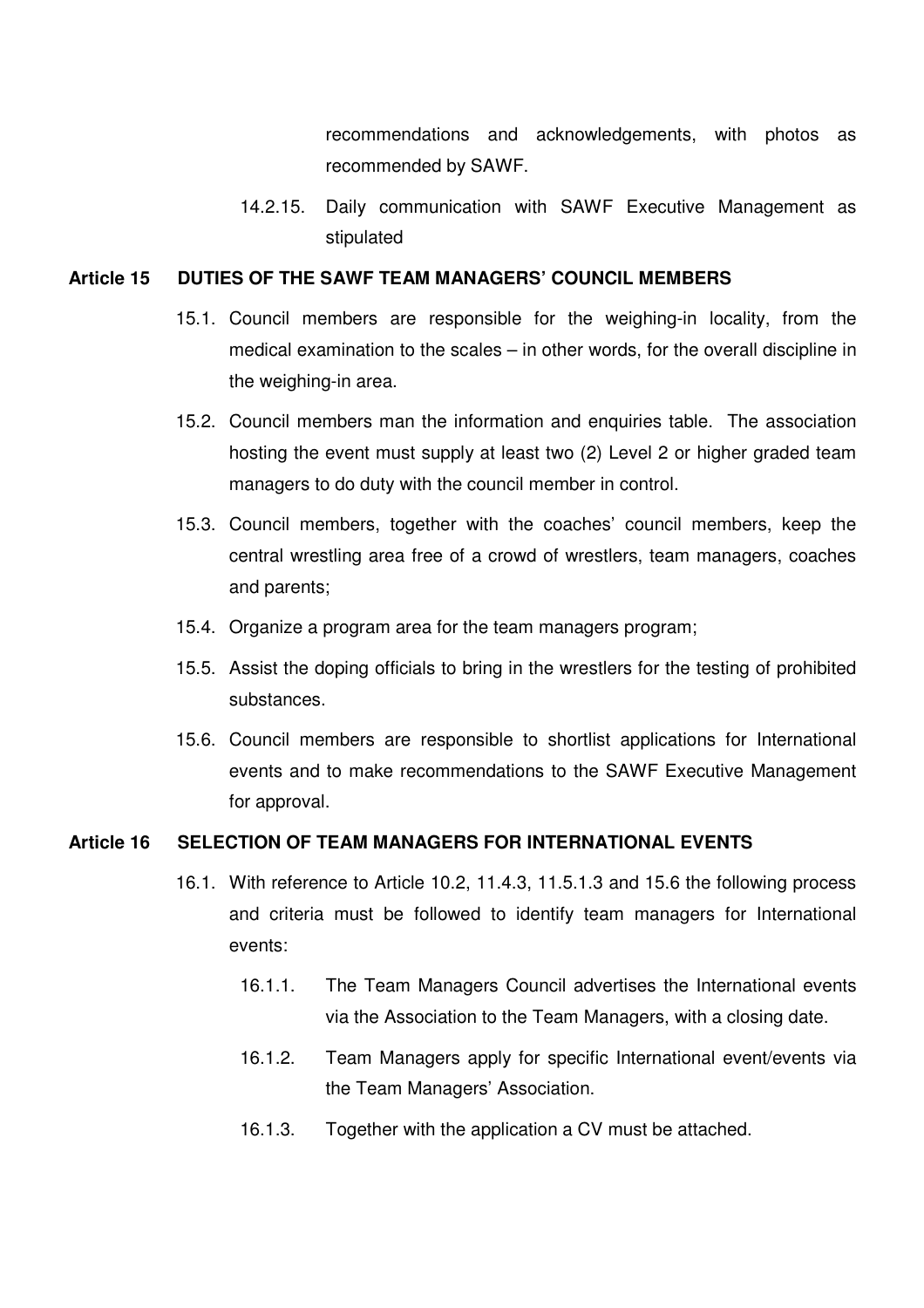- 16.1.4. The applications must be presented to the members of the Team Managers' Council for recommendation. No late application may be considered.
- 16.1.5. Recommended Team Managers for International events must be submitted to the SAWF Executive Management for approval.
- 16.1.6. After approval the Team Managers Council will promulgate the Team Managers via the Associations.
- 16.2. If no applications for International event were received or Team Manager was not appointed for International event, the following process can be followed:
	- 16.2.1. The International event/events can be re-advertised.
	- 16.2.2. The Team Managers Council can nominate a Team Manager with the consultation of the Team Manager and the applicable Association.
- 16.3. Team Manager who qualifies for International events are:
	- 16.3.1. Level 4 Team Managers for Cadet and Junior Teams. First appointment must be for a Cadet Team, thereafter a Junior Team.
	- 16.3.2. Level 5 and higher Team Manager for Senior Teams and Master Teams. Team Manager must have been appointed as Cadet and Junior Team Manager in order to be appointed as Team Manager.
	- 16.3.3. A Team Manager to be considered for International events must comply with Article 11.4 in the case of Level 4 Team Managers and Article 11.5 in the case of Level 5 and higher Team Managers.
	- 16.3.4. With the recommendation of the Team Managers' Council and the approval of the SAWF Executive Management a Team Manager with a lower Level may be appointed for International events if no application was received and a proper motivation can be provided.

#### **Article 17 DISCIPLINARY MEASURES**